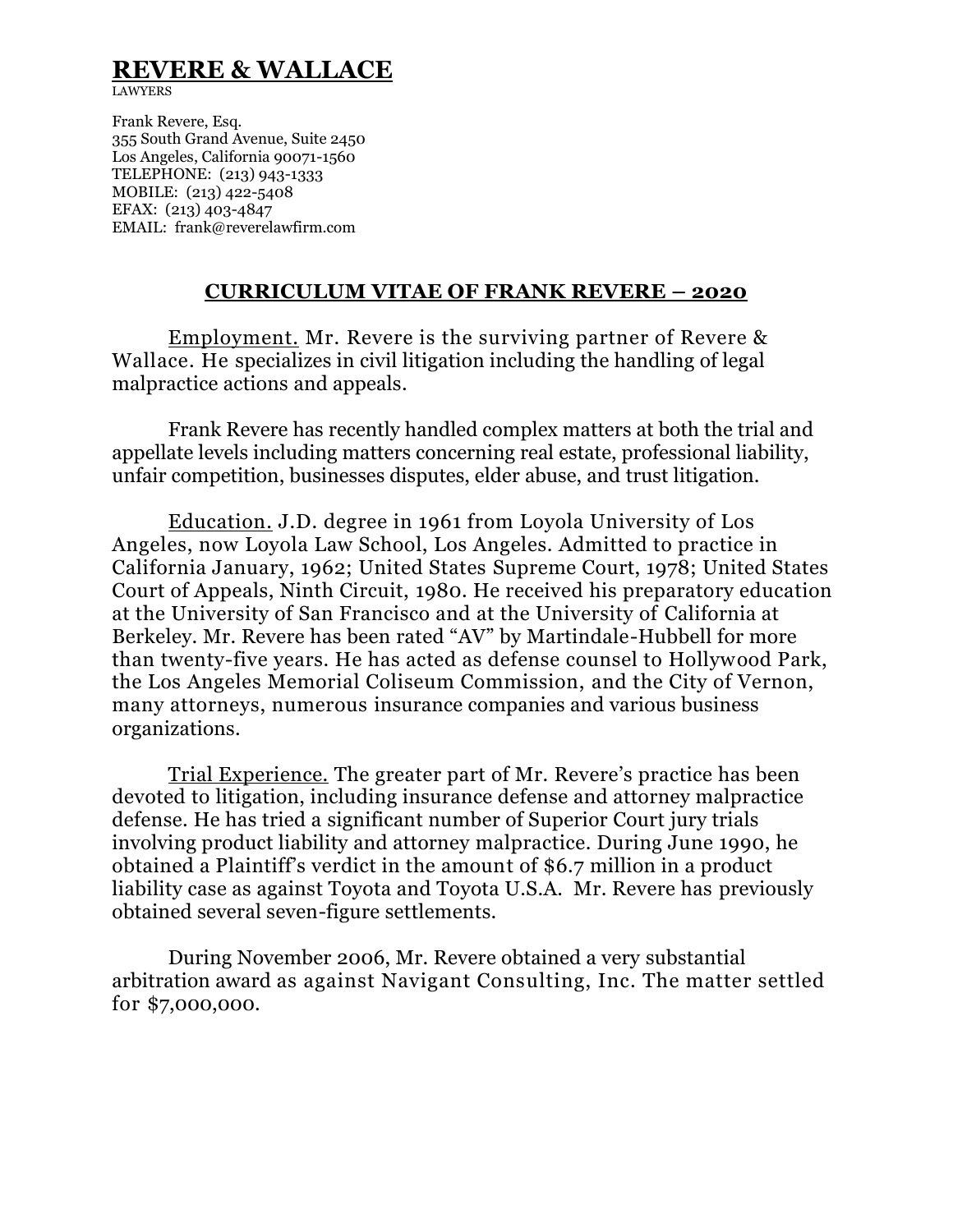Appellate Experience. Mr. Revere has twice argued before the California Supreme Court. His most recent case, *City of Montebello v. Vasquez***, et al. (2016) 1 Cal.5th 409)**, in which his clients prevailed, was argued on May 26, 2016. To view the oral argument, click the following link:

## [http://jcc.granicus.com/MediaPlayer.php?view\\_id=12&clip\\_id=197](http://jcc.granicus.com/MediaPlayer.php?view_id=12&clip_id=197)

In addition, Mr. Revere is named counsel in over 14 published opinions of the Court of Appeal.

## **The following is a representative list of matters undertaken:**

### **APPELLATE PRACTICE**

Mr. Revere engages in appellate practice before the Court of Appeal. The decisions directly involving him or his firm include *Borders v. Great Falls Insurance Company* (1977) 72 Cal.App.3d 86; *Billings v. Edwards* (1979) 91 Cal.App.3d 826; (1981) 120 Cal.App.3d 238; *Mattingly v. Anthony Industries* (1980) 109 Cal.App.3d 506; *Richard P. v. Vista Del Mar* (1980) 106 Cal.App.3d 860; *Sequros La Provincial v. Fremont Indemnity Company* (1983) 138 Cal.App.3d 923; *National Automobile v. Frankel* (1988) 203 Cal.App.3d 830; *American Credit Indemnity Co. v. Sacks* (1989) 213 Cal.App.3d 622; *In re Spirtos* Case No. LA 87-10752-AA, Adversary No. LA 8801202AA, 103 B.R. 240 (1989); (1993) 992 F.2d 1004; *McDaniel v. Gile* (1991) 230 Cal.App.3d 363; *Pierce v. Lyman* (1991) 1 Cal.App.4th 1093; *A.B.S. Clothing Collection v. Home Insurance Company* (1995) 34 Cal.App.4th 1470; *Shalant v. Dolin* B144776, Second Appellate District, Division One, Cal. App. Unpub. (2002); *Hilton K. et al. v. Greenbaum et al.* (2006) 144 CalApp.4th 1406; *David Venegas et al. v. County of Los Angeles et al*. (2007) 153 Cal.App.4th 1230; *Manco Contracting v. Bezdikian* (2008) 45 Cal.4th 192; *Zablen v. Kagan* B216835, Second Appellate District, Division Five, Unpub. (2010); *Shahin v. Khanjian,* B219836, Second Appellate District, Division Three, Unpub. (2010); *Manco Contracting Co. v. Bezdikian*, B230863, Second Appellate District, Division Eight, Unpub. (2013); *Kagan v. Zablen*, B242437, Second Appellate District, Division Five, Unpub. (2013). *City of Montebello v. Vasquez et al*. (2016) 1 Cal.5th 409.

## **TRUST LITIGATION**

*Dodge & Mathews v. Wells Fargo Bank* (Case No. BC 327 577) filed January 2005, representation of prior beneficiaries in an action as against a corporate trustee for breach of fiduciary duties and negligent administration. Matter was settled in beneficiaries' favor during February 2006. Amount is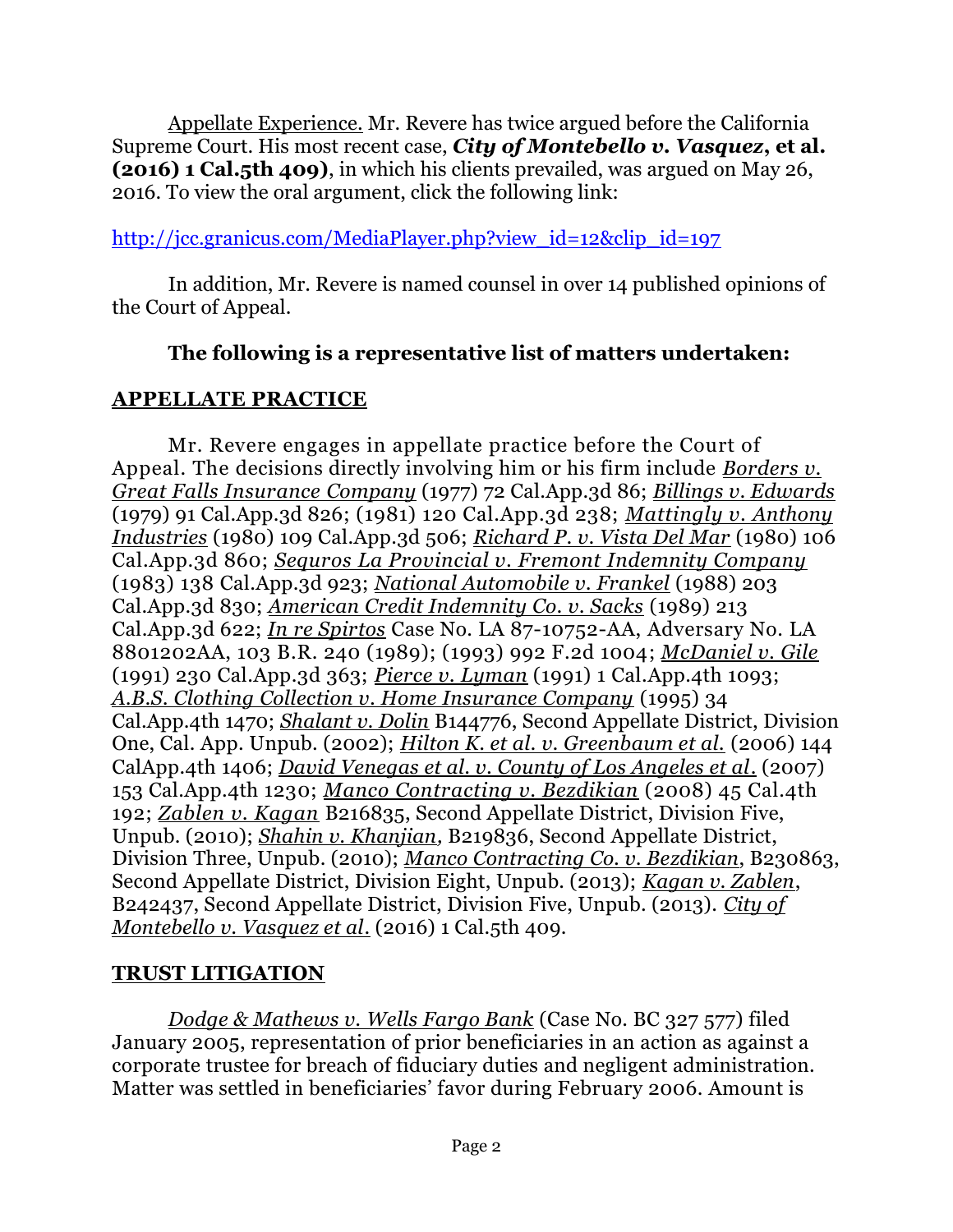confidential.

*In the Matter of Marguerite Wetherbee Trust FBO Helen Patricia King et al.* (Case No. BP 079 751), representation of a beneficiary in an action as against a corporate trustee for breach of fiduciary duties and negligent administration. Matter settled during July 2007 for \$400,000.

*In the matter of the Rubin Irrevocable Trust* (Case No. BP 117 699) filed July 2009 and tried during July 2013, representation of a co-trustee in an action as against remaining co-trustees for an accounting and for their removal. This matter resulted in a Statement of Decision substantially in the client's favor including the rejection of the accounting filed by the remaining co-trustees.

*In the matter of the Rubin Family Trust* (Case No. 148 305) filed January 2014, defense of co-trustee in action pertaining to the trustor's residence.

*In the matter of the Rubin Family Trust* (Case No. 150 575) filed March 2014, representation of co-trustee in a petition against remaining co-trustees for an accounting and for their removal.

*In the matter of the Rubin Irrevocable Trust* (Case No. BP 152 276) filed May 2014, representation of co-trustee in a petition against remaining cotrustees for an accounting and for their removal.

*In re Laurel Karabian Separate Property Trust Dated November 12, 2010* (Case No. 16STPB04344) filed September 19, 2016.

*Estate of Laurel Dickranian Karabian* (Case No. BP157804) filed November 21, 2014.

*The Lui Wong Living Trust Dated August 23, 19*94 (Case No. 19STPB00664).

# **EXPERT WITNESS ENGAGEMENTS (LEGAL MALPRACTICE)**

*4920 Corporation v. Ashworth et al.* (Santa Clara Superior Court Case No. 108CV1 15575). Gave a deposition for Defendants re issues including appeal, unlawful detainer, conflict of interest and SLAPP proceedings. Matter settled with a confidentiality agreement.

*Accurate Label v. Siegel* (Case No. LC 043 751) (For Defendant) Case settled before deposition.

*Color Vue v. Abrams* (Case No. SC 017 223) (For Plaintiff) Re issue of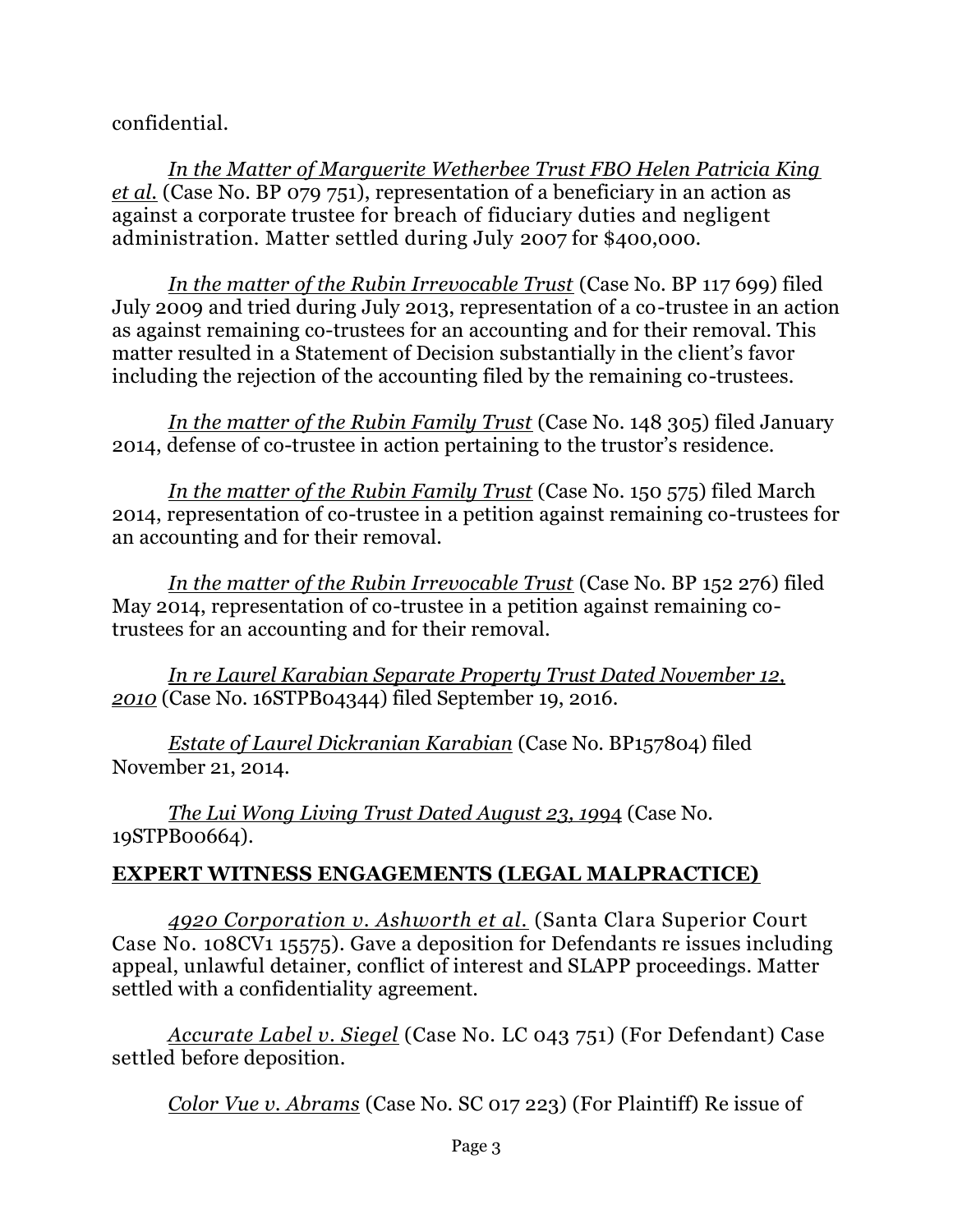attorney's authority to settle claim for corporate client. Defense verdict.

*Donovan v. Berman* (Case No. BC 256 813) (For Plaintiff Attorney) Gave trial testimony.

*Donovan v. Gregory* (Case No. BC 217 068) (For Plaintiff Attorney) Gave deposition—case settled during trial.

*Elliot v. Bachman* (Orange County Superior Court Case No. 72 21 53) (For Defendant) Testified at Arbitration (JAMS). Award in favor of Defendant.

*E.M.I. Electric, Inc. v. Sandler & Breier* (Case No. BC 117 583) (For Defendant) Gave deposition—case settled.

*Golden Eagle Insurance Corporation v. Evans* (Case No. BC 351 301) (For Defendant) Gave deposition and trial testimony. Judgment in favor of Defendant on Legal Malpractice and Negligent Misrepresentation causes of action and in favor of Plaintiff on Duty Imposed by Civil Code § 2860 *(Cumis).*

*Gullett v. Wellman & Associates* (Orange County Superior Court Case No. 72 63 60) (For Defendants) Case settled before deposition.

*Joseph v. Mitchell, Silberberg & Knupp* (Case No. SC 034 265) (For Plaintiffs) Gave deposition—case settled.

*Separacolor International, Inc. v. Atkinson et al*. (Case No. BC 202 597) (For Plaintiff) Case submitted to binding arbitration; gave testimony. Plaintiff award.

*Paramount Scaffold, Inc. v. Gerling America et al.* (Case No. BC 217 534) (For Plaintiff) Gave declaration with expert opinion as to the standard of care in opposition to Defendants' motion for summary judgment, which was denied. Case settled before deposition.

*Weber v. Goedhart* (Ventura County Superior Court Case No. CIV 142 321) (For Defendant) Re issue pertaining to Plaintiff's action versus prior counsel; gave trial testimony—case settled.

*West Century 102 Ltd. v. The City of Inglewood et al.* (Case No. YC 015635) (For Defendant) Gave expert witness declaration in opposition to Plaintiff's Motion for Statutory Attorney's Fees (claimed Lodestar \$493,428) and requested multiplier of two. Court awarded Plaintiff's counsel \$30,125.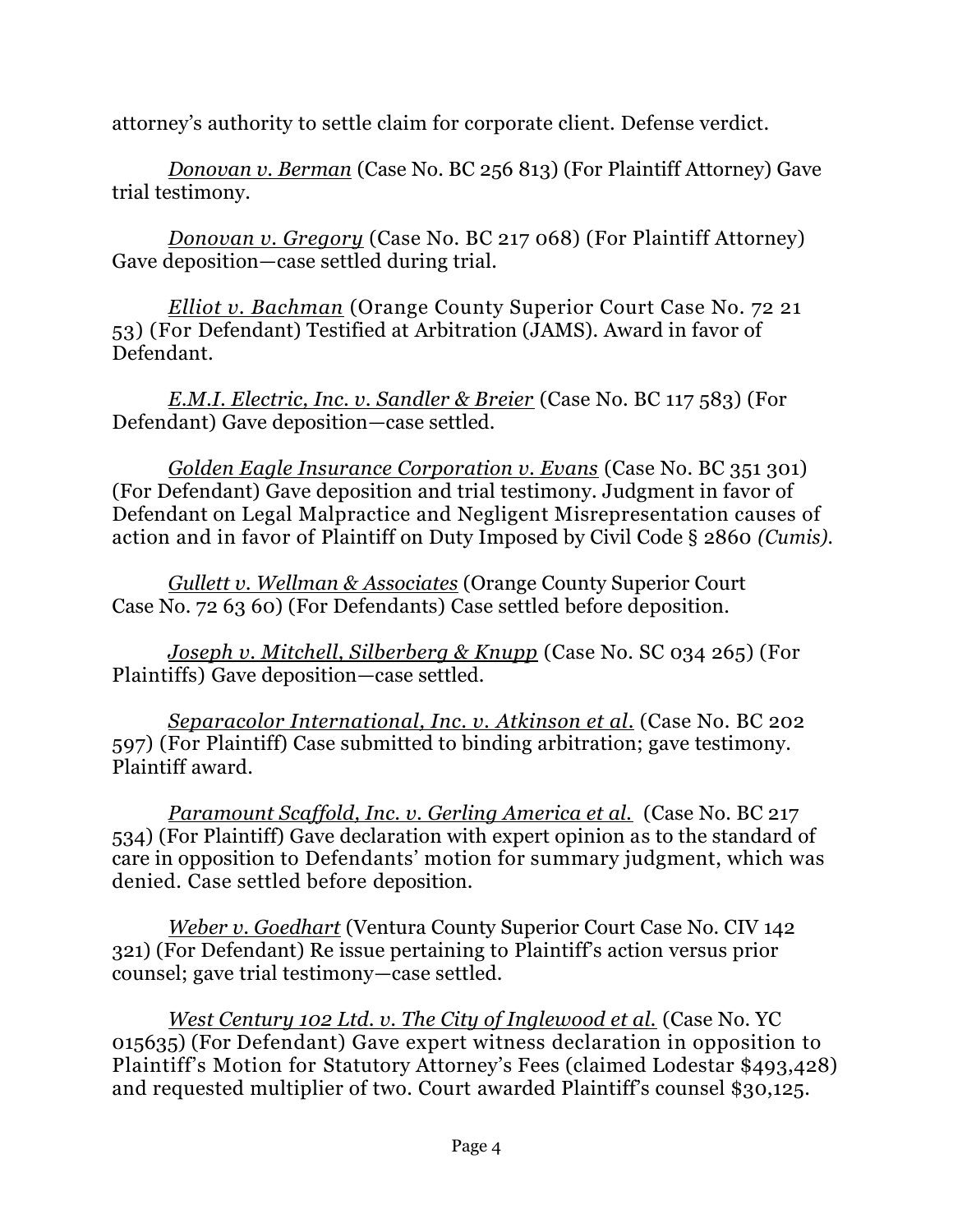### **SELECTED LEGAL MALPRACTICE CASES**

*American Medical Partners, Inc. et al. v. Milbank, Tweed, Hadley & McCloy et al.* (Case No. BC 183 916), representation of Plaintiffs in attorney malpractice action involving advice regarding a proposed initial public offering (IPO).

*Bashkin v. Stanford* (Case No. C 722 739), defense of attorney who allegedly misrepresented the misconduct of client to the court, resulting in dismissal of the client's federal court action. Defendant's motion for judgment on the pleadings, treated as a motion for non-suit, granted after two days of jury trial. In 1993, the Court of Appeal reversed. A re-trial was held during 1997 as a non-jury matter. On December 4, 1997, the trial court filed its decision in favor of the Defendant attorney. On March 30, 2000, the California Court of Appeal affirmed the trial court.

*Bernath v. Primack* (Case No. C 674 477), defense of the Beverly Hills Bar Association Referral Panel and key members for alleged favoritism in dispensation of referrals to panel members. Motion for non-suit granted after eight-day jury trial.

*Carlson v. Starr* (Case No. C 430 273), defense of attorney who allegedly committed legal malpractice by failing to file a lis pendens securing Plaintiff's \$1,000,000 claim. Defense verdict after nineteen-day jury trial.

*Central Foundation for Health v. Hooper, Lundy & Bookman* (Case No. SC 024 240), representation of Plaintiff in attorney malpractice re tax opinion concerning exemption from California real property taxes. Settled for an amount subject to a confidentiality agreement.

*Central California Foundation for Health v. Davis Wright Tremaine LLP* (Case No. BC 254 423), representation of Plaintiff in attorney malpractice re negligent preparation of a contract. Settled for a substantial amount subject to a confidentiality agreement.

*Chinich v. Martin* (Case No. BC 119 118), representation of Plaintiff in attorney malpractice with regard to handling settlement of serious solo vehicle accident.

*Chyten v. Stanwick* (Case No. C 711 533), defense of attorney in legal malpractice cross-action where the client alleged the mishandling of an underlying Federal District Court case, wherein his client attorney sought and recovered \$500,000+ in attorney's fees. Client's request for dismissal granted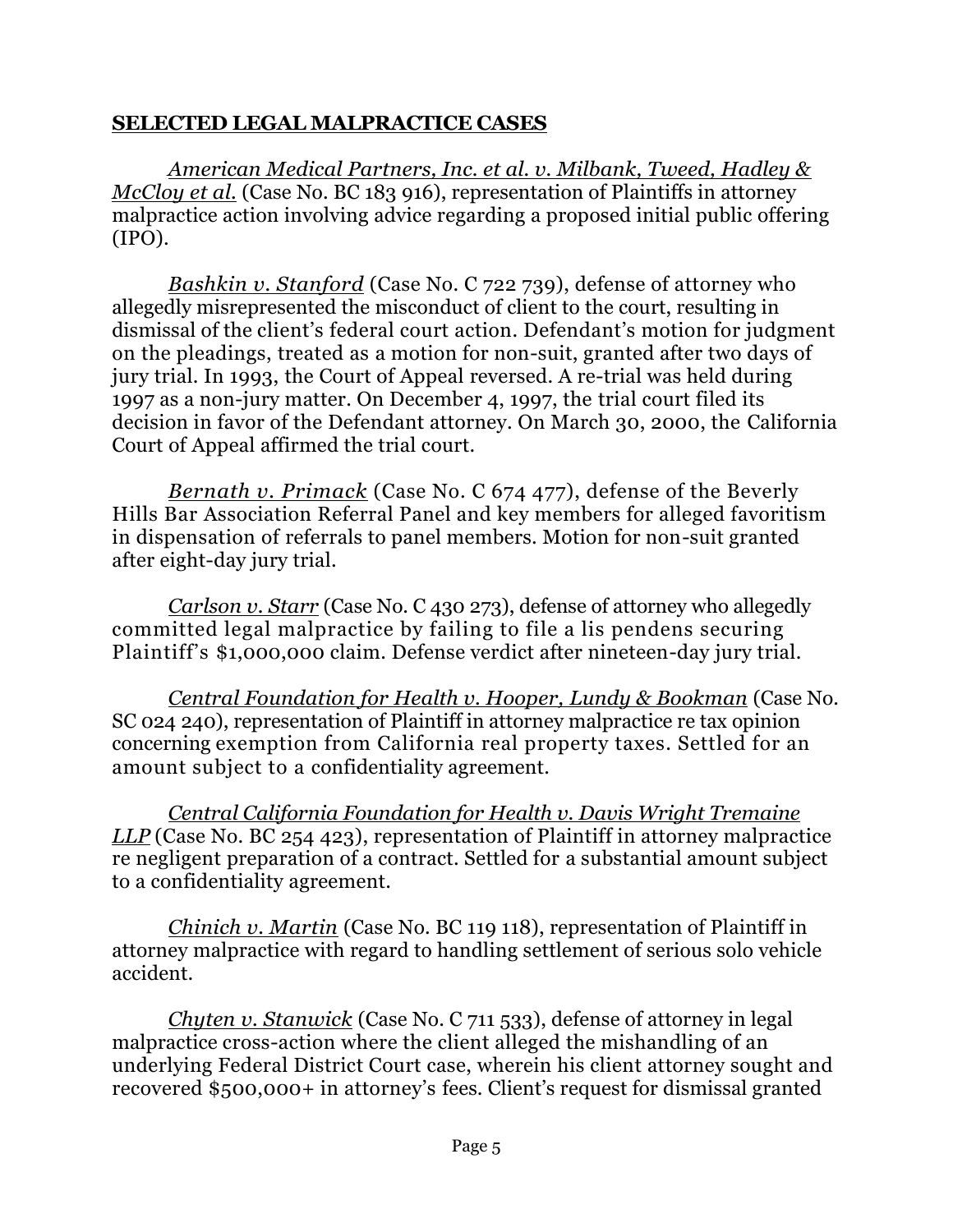on the first day of trial. Client's cross-complaint was tried to jury by separate counsel who obtained a \$1,000,000+ judgment.

*Doll v. Sullivan* (Case No. C 614 585), defense of one of the attorney Defendants who allegedly mishandled an underlying federal court action arising out of a helicopter crash. Settlement reached on behalf of client after fifteenth day of jury trial.

*Dorfman v. P. Rosen; Kantor, Davidoff et al.* (Case No. BC 138 670), representation of Plaintiff in attorney malpractice regarding the defense of a contract/fraud action which resulted in a large verdict, substantially all of which was reversed on appeal. Case settled on eve of trial; amount subject to confidentiality agreement.

*Hawaii Medicenter v. Convalescent Center of Hawaii* (Case No. WEC 46962), representation of Plaintiff in attorney malpractice action pertaining to the application of Hawaii sales tax to a fifty-year lease. Court trial resulted in a substantial judgment in favor of Plaintiff, including attorneys' fees. Twenty-six-day, non-jury trial.

*Hogan v. Jacobs* (Case No. BC 426 545), representation of Plaintiff in attorney malpractice action with reference to attorney's breach of fiduciary duty despite payment of \$950,000 in legal fees.

*Jaisinghani v. Friedman* (Case No. VC 012 164), defense of attorney in malicious prosecution action premised upon an underlying unlawful detainer action. Defense motion for non-suit granted after five-day jury trial. Order of non-suit upheld on appeal.

*Lloyd v. Janofsky* (Case No. EC 037 986), defense of attorney who allegedly wrongfully filed a quiet title action. Case dismissed without payment by attorney.

*McDaniel v. Gile* (Case No. SEC 65313), defense of attorney who allegedly breached his duty of care to Plaintiff by making inappropriate sexual advances during his representation of her in her dissolution of marriage action. Defense verdict after ten-day jury trial.

*Rachdouni v. King et al*. (Case No. BC 118 192), defense of attorneys who allegedly allowed the dismissal of a partnership accounting action. Plaintiffs sought \$3,000,000 in damages. Jury awarded six figures, including interest. The Court of Appeal granted a Joint Motion for Stipulated Reversal of Judgment in favor of Defendants so as to allow settlement.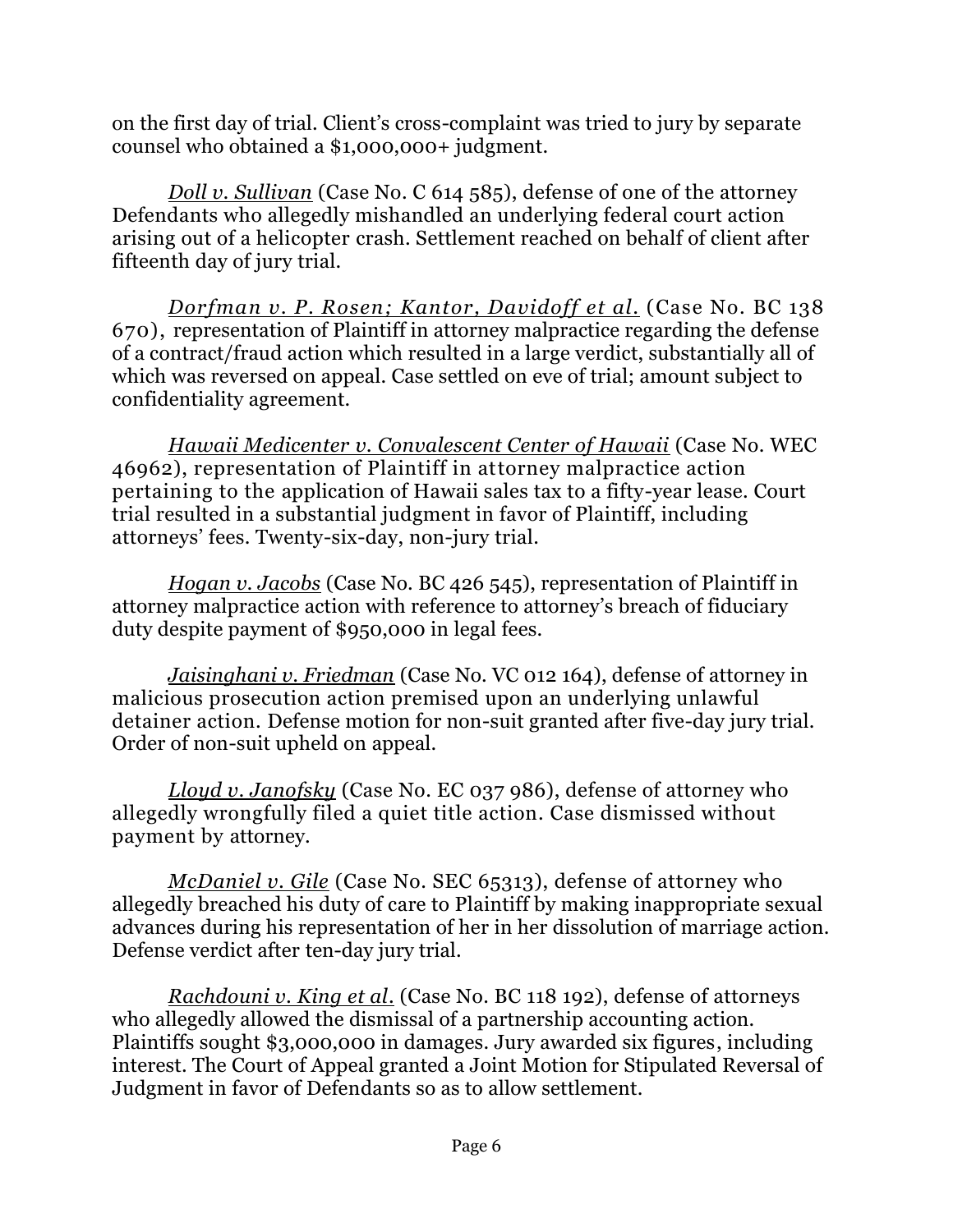*Ruff v. Matz* (Case No. NWC 033 498), defense of attorneys who had allegedly filed a complaint for bodily injury after the running of the Statute of Limitations. Case settled after eight days of a jury trial.

*Walters v. Newton* (Case No. WEC 131 417), defense of attorney in action premised upon an underlying dissolution case, wherein it was alleged that the attorney failed to secure community property rights in funds deposited in Panamanian bank accounts, and which were earned through the sale of contraband. Directed verdict granted in favor of Defendant as to \$503,000 forfeited to the United States government during a plea bargain by Plaintiff's former husband. Verdict for Plaintiff on remainder of funds after twenty-five day jury trial.

During 2019, Mr. Revere settled an attorney malpractice case subject to a confidential clause.

# **REAL ESTATE LITIGATION**

*Castro et al. v. P&L Trading Co., Inc. et al.* (Case No. BC 564 912), defense of partners in a partnership dissolution action involving downtown commercial real estate. Matter settled.

*Kagan v. Zablen* (Case No. BC 447 093), representation of Plaintiff/lessee in action for wrongful eviction from commercial property. Judgment for lessor reversed on appeal and settled on lessee's behalf for a considerable sum.

*Medford Equities, LLC v. 4019 Medford Street, LLC* (Case No. BC 531 728), successful defense of commercial property owner in action for trespass and a cross-complaint for quiet title to easement (implied, prescriptive, and by necessity). Matter settled during 2015.

*Sussman v. Copeland* (Case No. BC 703 030) filed on April 20, 2018. Defense of homeowner's easement for balcony purposes which Plaintiffs contended had been forfeited upon Defendant's replacement of the balcony. Court trial during February 2020, ended in judgment for defense.

*Zablen v. Kagan* (Case No. BC 382 169), defense of lessee in action to evict commercial tenant on basis of improper sublease. Judgment for lessor reversed on appeal.

# **ELDER ABUSE CASE**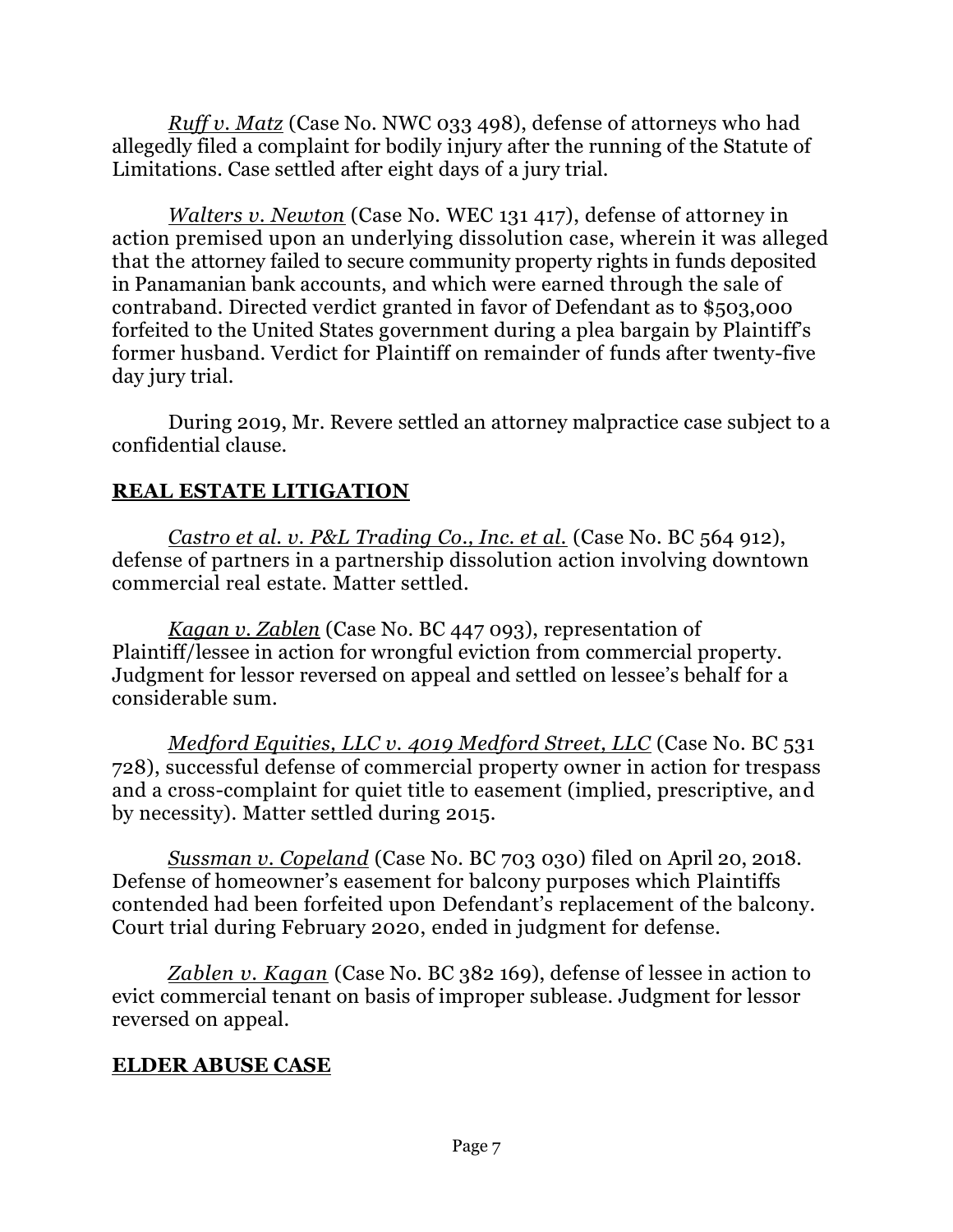*Serrano et al. v. Serrano* (Case No. BC 701 781) filed April 12, 2018. Jury trial held August 20, 21, and 22, 2019. Plaintiffs are the natural children of Salvador Serrano, Sr. ("Sr.") born in 1945. They alleged that the Defendant, Maria Avila Serrano, engaged in financial elder abuse during 2015 when Sr. gifted her free and clear real estate. The Defendant had resided with Sr. continuously from 2007 to his death in 2018. They were married in December 2017. Plaintiffs offered no competent evidence as to Sr.'s lack of capacity, vulnerability or Defendant's undue influence. Plaintiffs' expert, Stacey Wood, Ph.D. was prepared to offer expert testimony to the effect that Sr. was in a vulnerable state given the actions of the Defendant as told her by the Plaintiffs and according to 2012 medical records but had no opinion as to his capacity or if there was undue influence. The court ordered this testimony excluded in an Evidence Code section 401 hearing attended by Dr. Wood. After both sides rested, the court granted a motion for a directed verdict on the grounds that the Plaintiffs failed to meet their burdens of proof required in an elder abuse action.

## **PRODUCT LIABILITY CASES**

*Campbell v. Toyota* (San Bernardino Case No. C 217 740), representation of brain-damaged Plaintiff in a products liability action as against Toyota involving an early version of its Land Cruiser vehicle. Obtained Plaintiff's verdict on liability and case then settled. This trial was in progress for twentysix days.

*Christiansen v. Ingersoll-Rand* (United States District Court, Nevada, Case No. 914 655), representation of Plaintiff, whose hand was severely injured by a compressor. The jury trial of the matter lasted for five days. Verdict for Plaintiff.

*Fenyves v. Suzuki* (Orange County Case No. 649381), representation of Plaintiff in products liability action as against Suzuki involving a Suzuki Samurai vehicle. Obtained substantial settlement for Plaintiff just prior to trial. Amount of settlement subject to a confidentiality agreement.

*Gosper v. Toyota Motor Sales* (Case No. SWC 78496), representation of quadriplegic Plaintiff and two minor children in a product liability action as against Toyota involving an SR-4 Toyota truck. Obtained Plaintiff's verdict of \$6.7 million after twenty-five day jury trial.

*Kollerich v. Jetco* (Case No. C 169 548), defense of manufacturer of a diesel jet start system found defective, resulting in a Plaintiff's verdict. Twentyfour day jury trial.

## **CONSTRUCTION DEFECT CASES**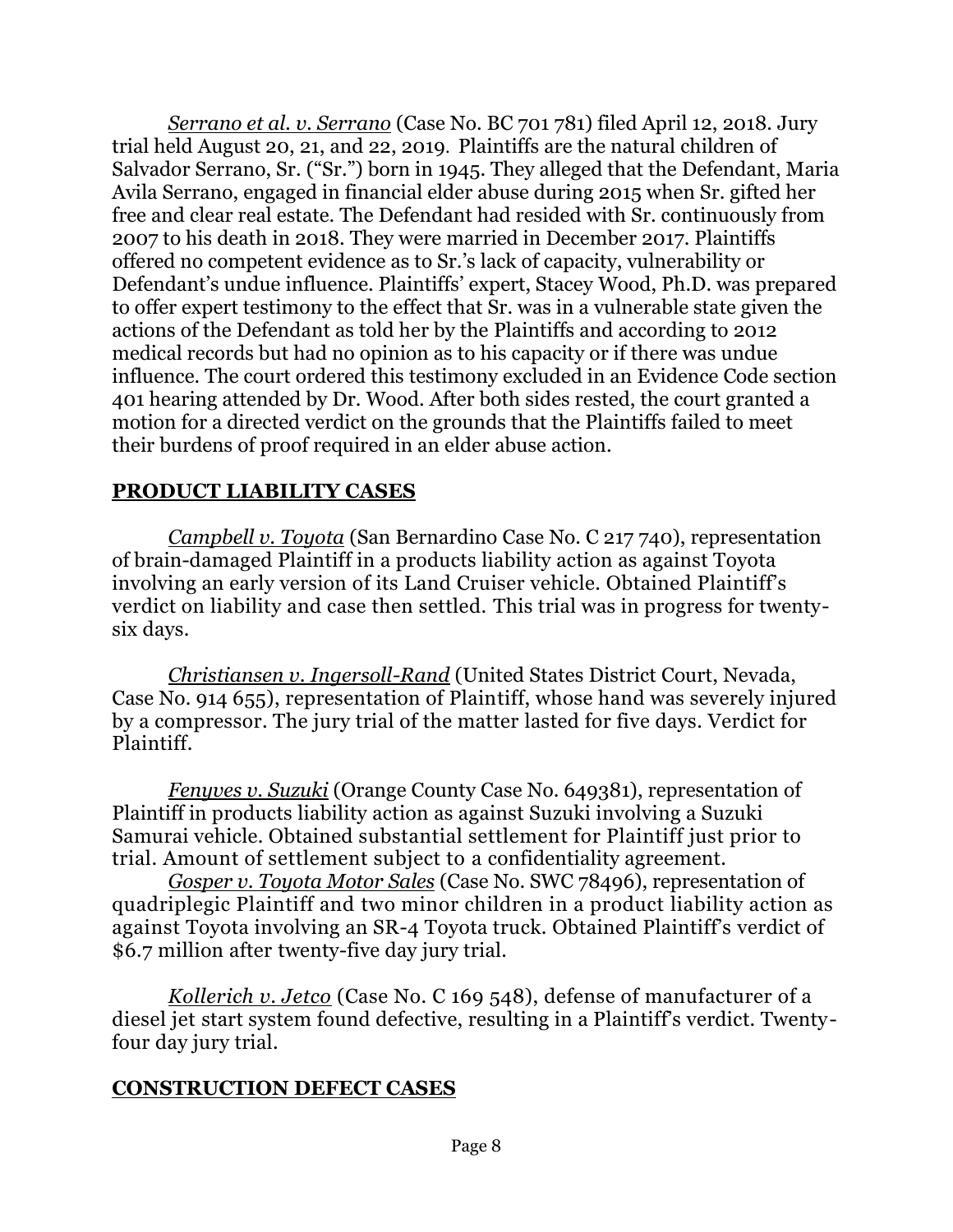*City of Vernon v. RMI Utility Services et al.* (Case No. VC 042 138), representation of the City of Vernon which suffered a diesel fuel spill on its power plant site. The claim was arbitrated at JAMS, resulting in an award in favor of the City. While on appeal, the City elected to settle for \$7,000,000, which was paid by a public company, Navigant Consulting, Inc.

*City Glatt, Inc. v. Source Refrigeration et al*. (Case No. BC 450 495), representation of the owner of a commercial refrigerated warehouse with regard to a negligence claim as against the designers, installers and maintenance company which led to the failure of the system and a loss of approximately \$3,000,000 in meat and other foodstuffs.

*Madanat v. Khanjian* (Case No. KC 066 954) defense of designer of an upscale single family residence in action against general and subcontractors for more than \$750,000. Case settled.

*The Adalyn B. Packer Living Trust dated February 11, 2000 v. Cuozzo et al*. (Case No. BC 685 787) filed December 6, 2017.

## **EMBEZZLEMENT CASES**

*A.B.S. Clothing Collection, Inc. v. J. Leibowitz, Union Bank et al.* (Case No. BC 039 945), representation of Plaintiff clothing manufacturers seeking recovery of in excess of \$1 million embezzled by Plaintiff's employees through Plaintiff's bank, as well as against CPAs. Settlement in excess of \$1 million after matter set for trial.

*CHCS, Inc. v. Paine Webber Incorporated et al.* (U.S. District Court (C.D. Cal)) (Case No. CV-88-7490-WDK), representation of Plaintiff hospital corporation re embezzlement of \$1.3 million transferred out of a Paine Webber account opened by embezzler. Settlement in the sum of \$1,040,000 after matter set for trial.

## **CUMIS CASES**

*City Glatt, Inc. v. Lishi Trading Limited et al.* (Case No. CV 04-6037 GAF (RNBx)), Plaintiff, commercial litigation defense (CNA Insurance).

*Louis Guigliano v. BKM Enterprises, Inc. et al.* (Case No. BC 246 080), Wrongful termination defense, Hartford Insurance.

*Pamela G. Hainley v. BKM Total Office et al.* (Case No. BC 258 605), Wrongful termination defense, Hartford Insurance.